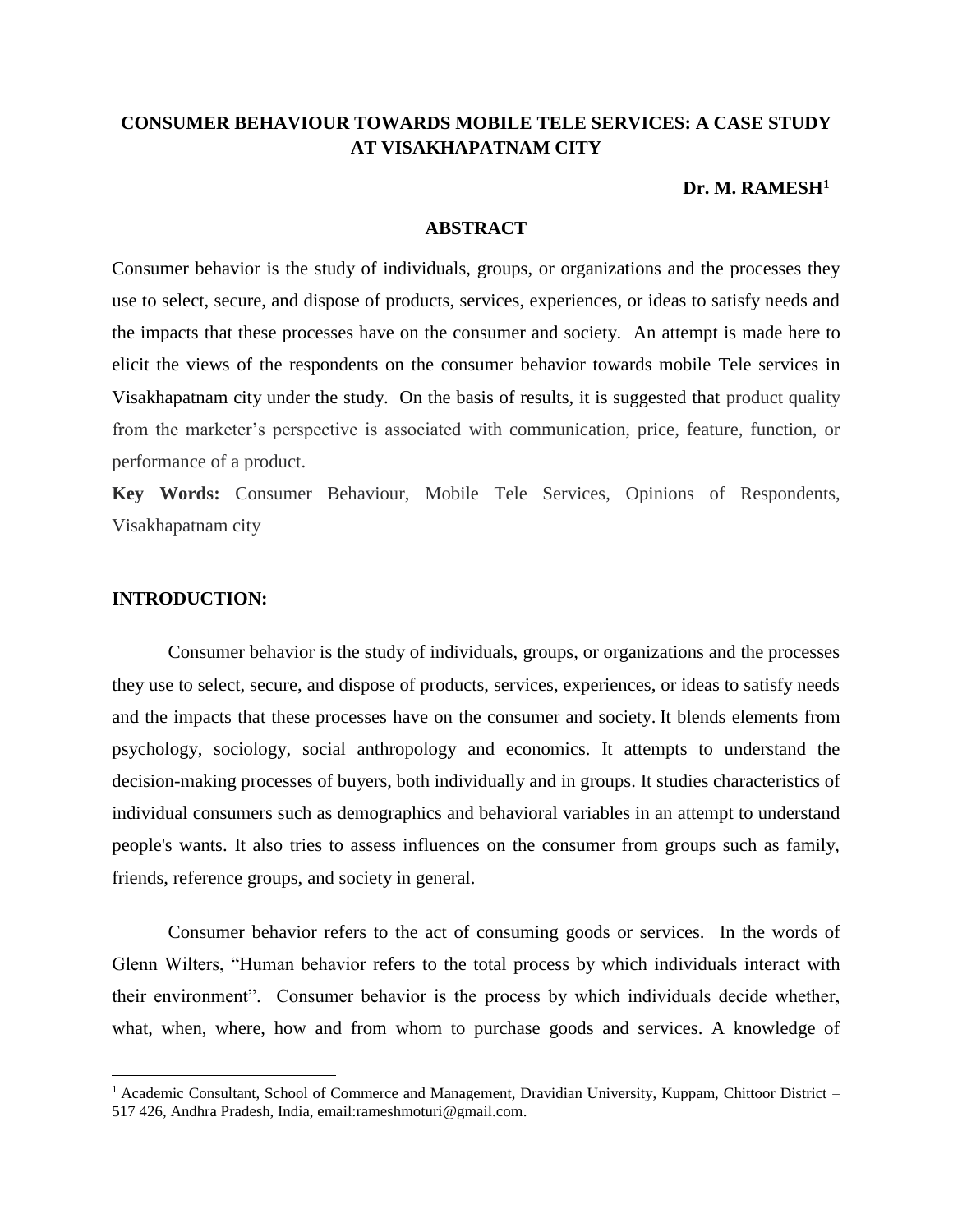consumer behavior would render immense help for planning and implementing marketing strategies. It is the consumer who determines what a business is ….Peter F. Drucker. Consumer behavior is the act of consuming a goods or service.

#### **INDIAN TELECOM INDUSTRY**

The Indian telecommunications industry is one of the world's fastest growing industries, with 653.92 million telephone (landlines and mobile) subscribers and 617.53 million mobile phone connections as of May 2010. It is also the second largest telecommunication network in the world in terms of number of wireless connections after China. The Indian Mobile subscriber base has increased in size by a factor of more than one-hundred since 2001 when the number of subscribers in the country was approximately 5 million to 617.53 million in May 2010. As the fastest growing telecommunications industry in the world, it is projected that India will have 1.159 billion mobile subscribers by 2013. Furthermore, projections by several leading global consultancies indicate that the total number of subscribers in India will exceed the total subscriber count in the China by 2013.

# **CELLULAR INDUSTRY IN VISAKHAPATNAM**

Visakhapatnam, also known as Vizag, is the largest city in the state of [Andhra Pradesh](http://en.wikipedia.org/wiki/Andhra_Pradesh) and the third largest city on the east coast of India (after [Chennai](http://en.wikipedia.org/wiki/Chennai) and [Kolkata\)](http://en.wikipedia.org/wiki/Kolkata). It is a port city on the southeast coast of [Bay of Bengal](http://en.wikipedia.org/wiki/Bay_of_Bengal) and often called as The Jewel of the East Coast and the City of Destiny. In Visakhapatnam, there are 8 cellular service providers. They are IDEA, Bharti Airtel, Vodafone, BSNL, Aircel, Uninor, Tata Indicom and Reliance.

#### **NEED FOR THE STUDY**

The success of telecommunication industry depends on prudent efforts and feasible investments. In a competitive market, service providers are expected to compete on both price and quality of services and also it is necessary for the service providers to meet the consumers' requirements and expectations in price and service quality. After globalization of Indian economy in 1991 the telecommunication sector remained one of the most happening sectors in India. Recent years have witnessed and dramatic changes in the field of telecommunication. In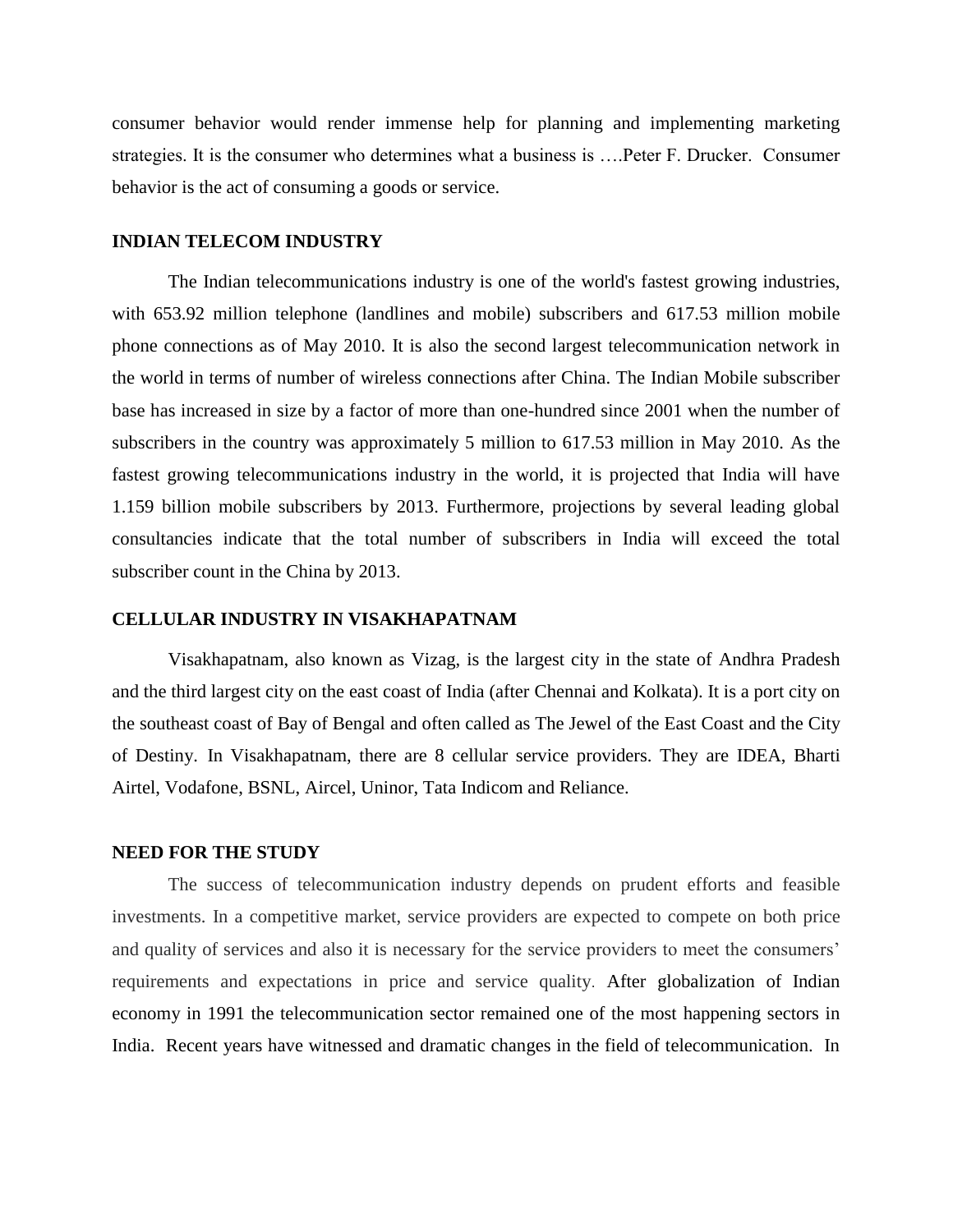the last few years more and more companies both foreign and domestic, entered the cellular service market and offer large number of products and services to the users.

#### **OBJECTIVES OF THE STUDY**

The following are the specific objectives of the present study:

- $\triangleright$  To study the choice of brands by the consumers and the reasons for the same and
- $\triangleright$  To know the problems faced by the customers with their mobile services in the select city and
- $\triangleright$  To evaluate the respondents perception on cellular services.

#### **METHODOLOGY AND SAMPLING**

The study is based on both primary and secondary data sources. A questionnaire has been prepared with different questions to examine the socio-economic status and consumer perception on cellular services. A sample of 200 respondents has been selected based on convenience sampling method. The sampling includes male and female users from different occupations, age, and religion and income background. The secondary data has been collected from the books, journals, periodicals and magazines. For analyzing the data, statistical tables, percentages and chi-square test were used.

#### **ANALYSIS OF THE STUDY**

The distribution of the sample respondents on the basis of their sex, age, literacy level, occupational status and monthly family income is presented in the following tables.

#### **SEX OF THE RESPONDENTS**

The sex of the respondents is given in Table 1. Among the 200 respondents, 130 respondents are male and the rest of 70 are female. Though both male and female are aware of the cell phone usage, female have some problems in using the cell phone.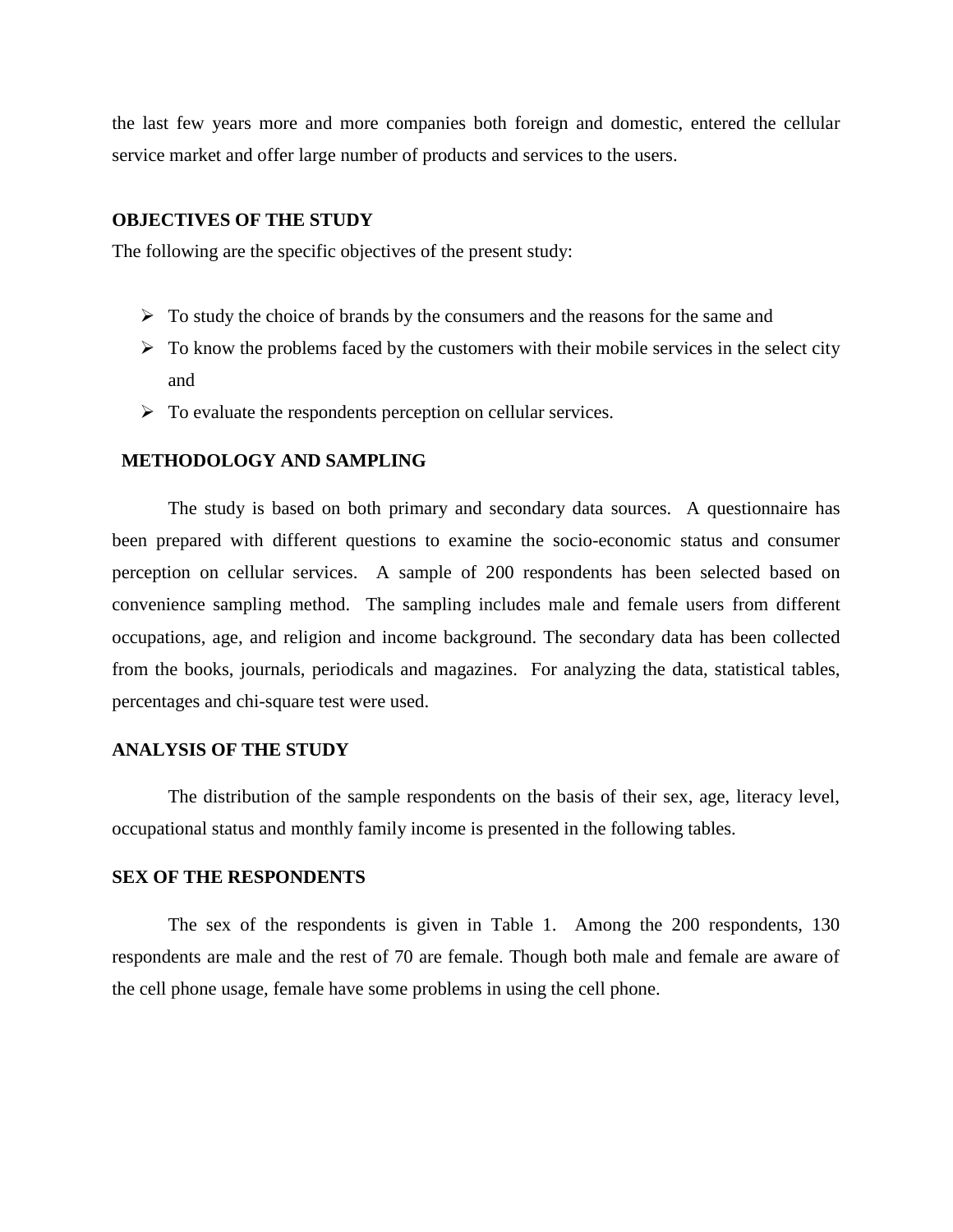| <b>Table 1 Sex</b> |  |
|--------------------|--|
|                    |  |

| Gender       | <b>No. of Respondents</b> | Percentage |
|--------------|---------------------------|------------|
| Male         | 130                       | 65.00      |
| Female       |                           | 35.00      |
| <b>Total</b> | 200                       | 100.00     |

# **AGE COMPOSITION**

The age of the sample respondents is given Table 2. The highest number of employees (58 percent) belongs to up to 30 years age group. 31 percent were found in between  $31 - 45$ years category and the remaining 11 percent of the respondents belong to above 45 years.

**Table 2 Age Composition**

| Age Group (years) | <b>No. of Respondents</b> | Percentage |
|-------------------|---------------------------|------------|
| Below 30          | 116                       | 58.00      |
| $31 - 45$         | 62                        | 31.00      |
| Above 45          | 22                        | 11.00      |
| <b>Total</b>      | 200                       | 100.00     |

Source: Primary Data

# **EDUCATION**

The level of education is an important factor in building up strong and stable labour force needed by any industry. The literacy level of the sample respondents is given in Table 3. The study revealed that 33 percent of the respondents were under graduates and 30 percent were post graduation degree holders. 13 percent of the respondents have been educated up to school level, 12 percent were professionals and 12 percent of the respondents belong to other category.

| <b>Literacy Level</b>   | <b>No. of Respondents</b> | Percentage |
|-------------------------|---------------------------|------------|
| School Level            |                           | 13.00      |
| <b>Under Graduation</b> | 66                        | 33.00      |
| <b>Post Graduation</b>  |                           | 30.00      |

**Table 3 Educational Qualification**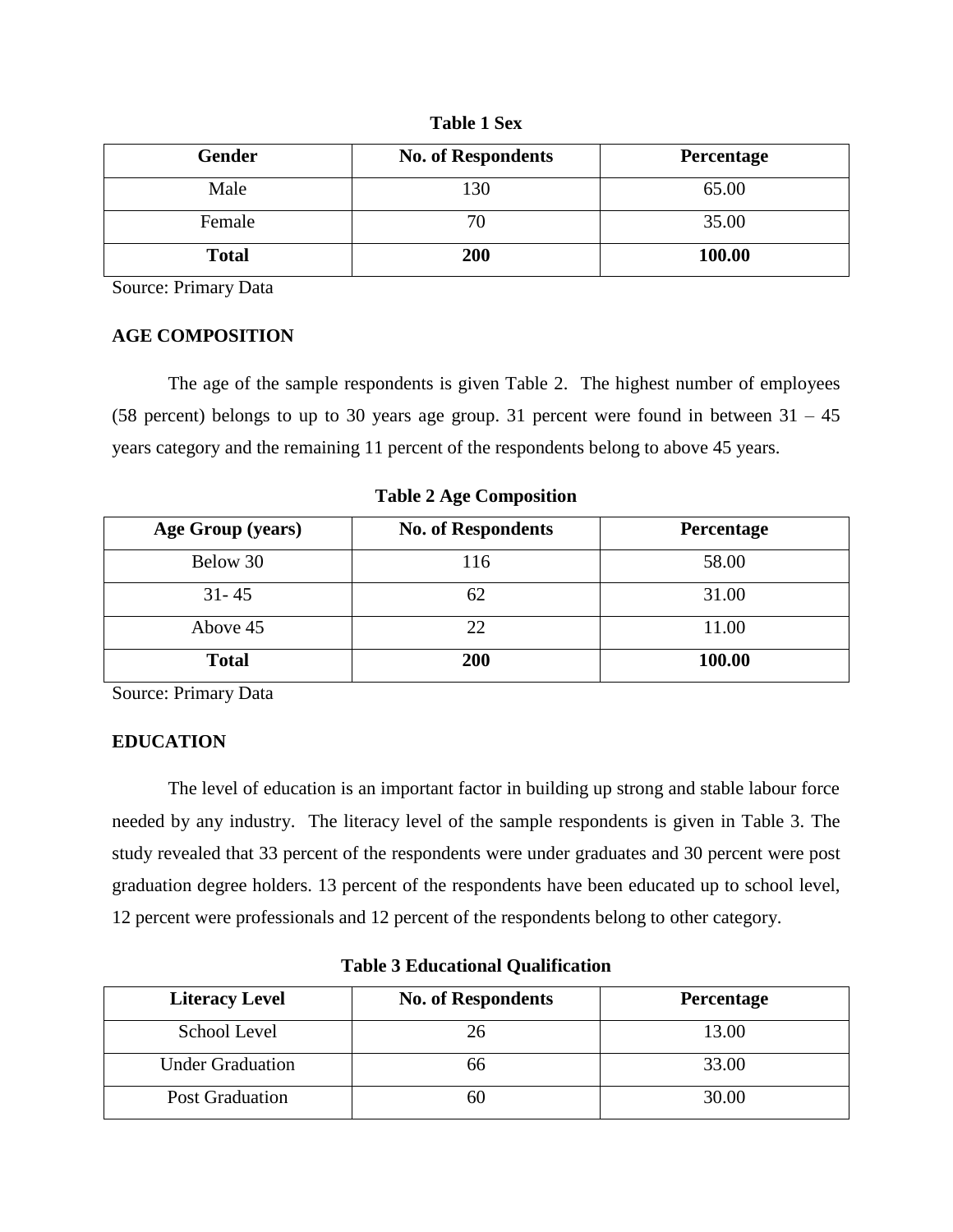| <b>Professional Degrees</b> |     | 12.00  |
|-----------------------------|-----|--------|
| Others                      |     | 12.00  |
| <b>Total</b>                | 200 | 100.00 |

# **OCCUPATIONAL STATUS**

The occupation of the sample respondents is given in Table 4 and it reveals that out of 200 respondents 24 percent are engaged in business, 23 percent of the respondents belongs to professional category, 22 percent of the respondents belongs to employed category. 20 percent of the respondents fall under other category and 11 percent of the respondents are students.

| Occupation      | <b>No. of Respondents</b> | Percentage |
|-----------------|---------------------------|------------|
| Employed        | 44                        | 22.00      |
| <b>Business</b> | 48                        | 24.00      |
| Profession      | 46                        | 23.00      |
| Student         | 22                        | 11.00      |
| Others          | 40                        | 20.00      |
| <b>Total</b>    | 200                       | 100.00     |

**Table 4 Occupation**

Source: Primary Data

# **MONTHLY INCOME**

The status and standard of living of a person is determined by the income he/she gets. Generally, the main source of income of respondents is salary. The distribution of the respondents on the basis of their monthly income is given in Table 5 and it reveals out of 200 respondents 47.00 percent of the respondents have monthly income rated between Rs. 7501 to 12,500. 38.00 percent of the respondents have monthly income up to Rs. 7500. 15 percent of the respondents fall under monthly income is more than Rs. 12500.

**Table 5 Monthly Income**

| Income $(Rs)$ | <b>No. of Respondents</b> | Percentage |
|---------------|---------------------------|------------|
| Up to $7500$  |                           | 38.00      |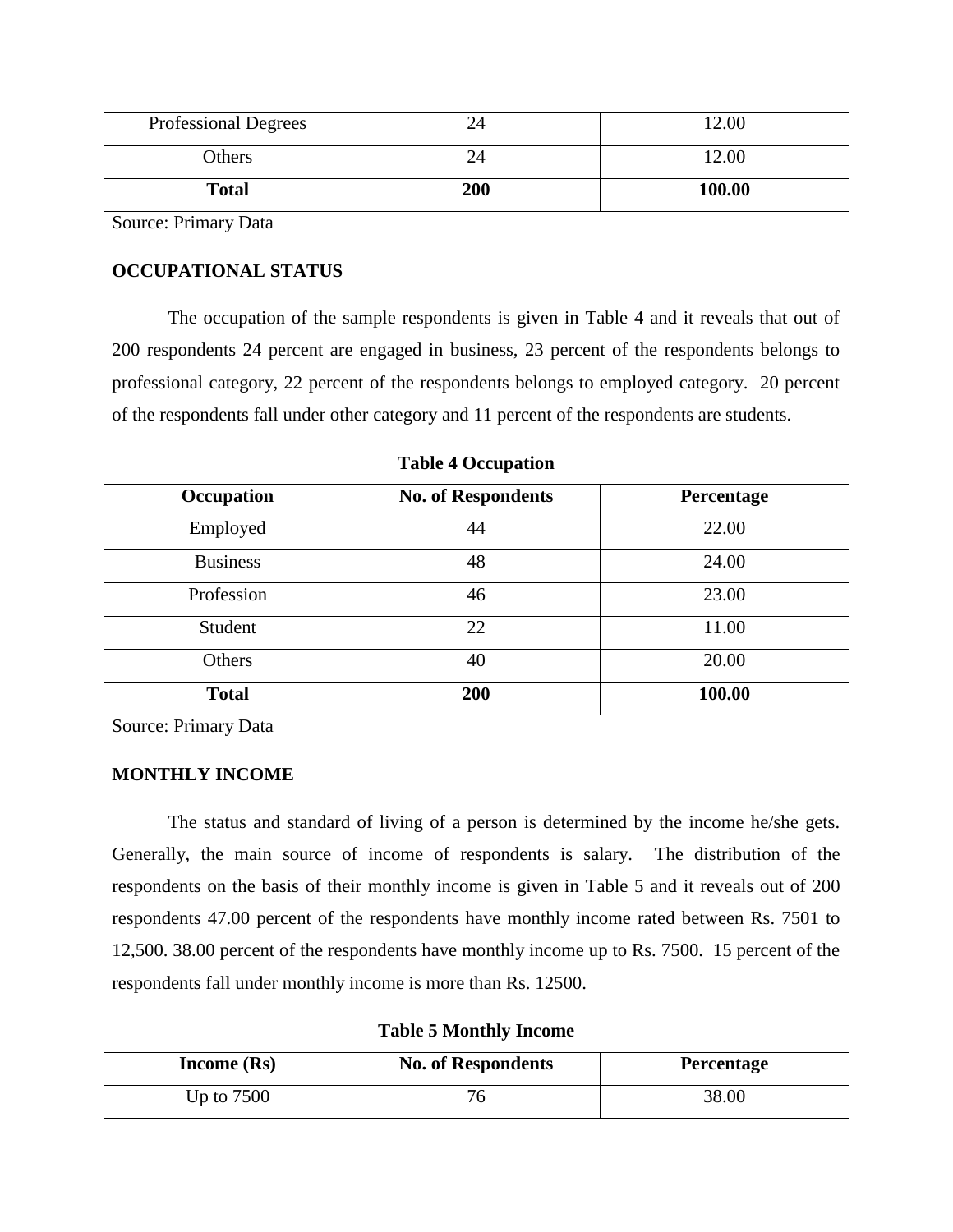| 7501 - 12500 | 94  | 47.00  |
|--------------|-----|--------|
| Above 12500  | 30  | 15.00  |
| <b>Total</b> | 200 | 100.00 |

## **CONSUMER BEHAVIOUR TOWRDS CELL PHONE USERS**

Consumer behavior towards cell phone users on the basis of their satisfaction, billing pattern, motivation, mobile service, advertisement and attitude of the respondents is presented in the following tables.

# **MOTIVATION**

Motivation is the driving force within individuals that impels them to action. Motivation is the activation or energization of goal-oriented behavior. Motivation may be intrinsic or extrinsic.

| <b>Induced By</b>  | <b>No. of Respondents</b> | Percentage |
|--------------------|---------------------------|------------|
| Friends            | 120                       | 60.00      |
| Relatives          | 48                        | 24.00      |
| Colleagues         | 15                        | 7.50       |
| <b>Self Desire</b> | 17                        | 8.50       |
| <b>Total</b>       | 200                       | 100.00     |

**Table 6 Induced to Buy Cell Phone**

Source: Primary Data

Majority of the respondents are motivated by their friends to buy cell phones and 24 percent of the respondents are motive by their relatives to buy cell phones. 8.5 percent of the respondents having self desire to buy cell phones followed by 7.50 percent of colleagues.

### **ATTITUDE**

Consumer attitudes consist of a combination of cognitive information and beliefs, emotions and behavioral intention regarding a consumer product or service. Attitude is the most important factor for deciding the communication.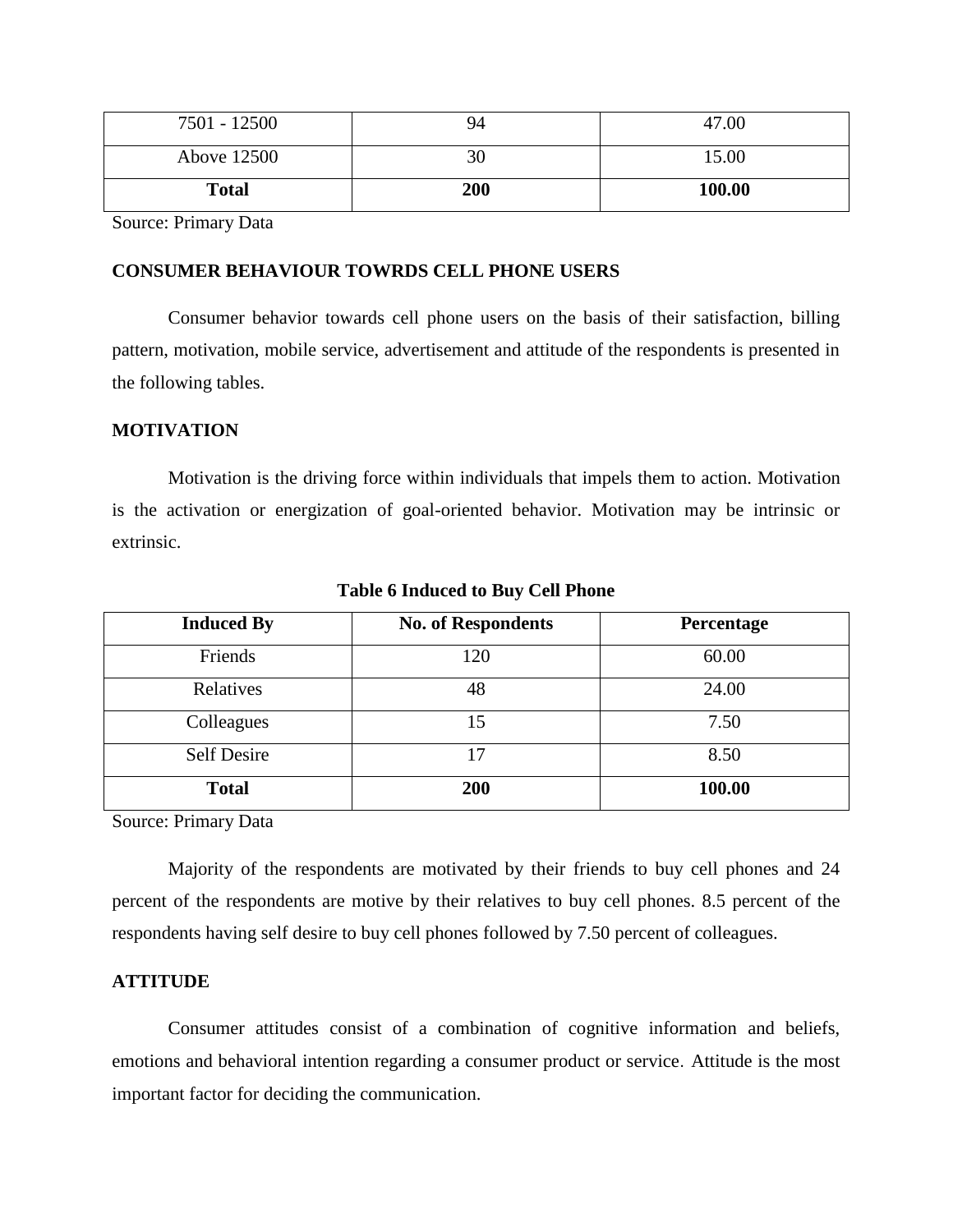| Opinion                  | <b>No. of Respondents</b> | Percentage |
|--------------------------|---------------------------|------------|
| <b>Strongly Agree</b>    | 73                        | 36.50      |
| Agree                    | 96                        | 48.00      |
| Neutral                  | 12                        | 6.00       |
| Disagree                 | 14                        | 7.00       |
| <b>Strongly Disagree</b> | 05                        | 2.50       |
| <b>Total</b>             | 200                       | 100.00     |

**Table 7 Opinion of the Respondents on Celle Phone is a Cheaper Mode of Communication**

48 percent of the respondents agree with the statement that cell phone is cheaper mode of communication. 36.5 percent of the respondents strongly agree with the statement that cell phone is a cheaper mode of communication. 7 percent only disagree with the above statement. 6 percent of the respondents' opinion is neutral. Only 2.5 percent of the respondents opinion is strongly disagree with the above statement.

# **SATISFACATION**

Satisfaction or dissatisfaction is the result of various attitudes the person holds towards his job, related factors and towards life in general. It is an important element to create demand for the product. If the consumers are satisfied with their purchase of cell phone, then they themselves act as advertisers.

| <b>Level of Satisfaction</b> | <b>Number of Respondents</b> |               | <b>Total</b> |
|------------------------------|------------------------------|---------------|--------------|
|                              | <b>Male</b>                  | <b>Female</b> |              |
| Satisfied                    | 105                          | 60            | 165          |
| Dissatisfied                 | 25                           | 10            | 35           |
| <b>Total</b>                 | 130                          | 70            | 200          |

**Table 8 Level of Satisfaction with the Mobile Services**

Source: Primary Data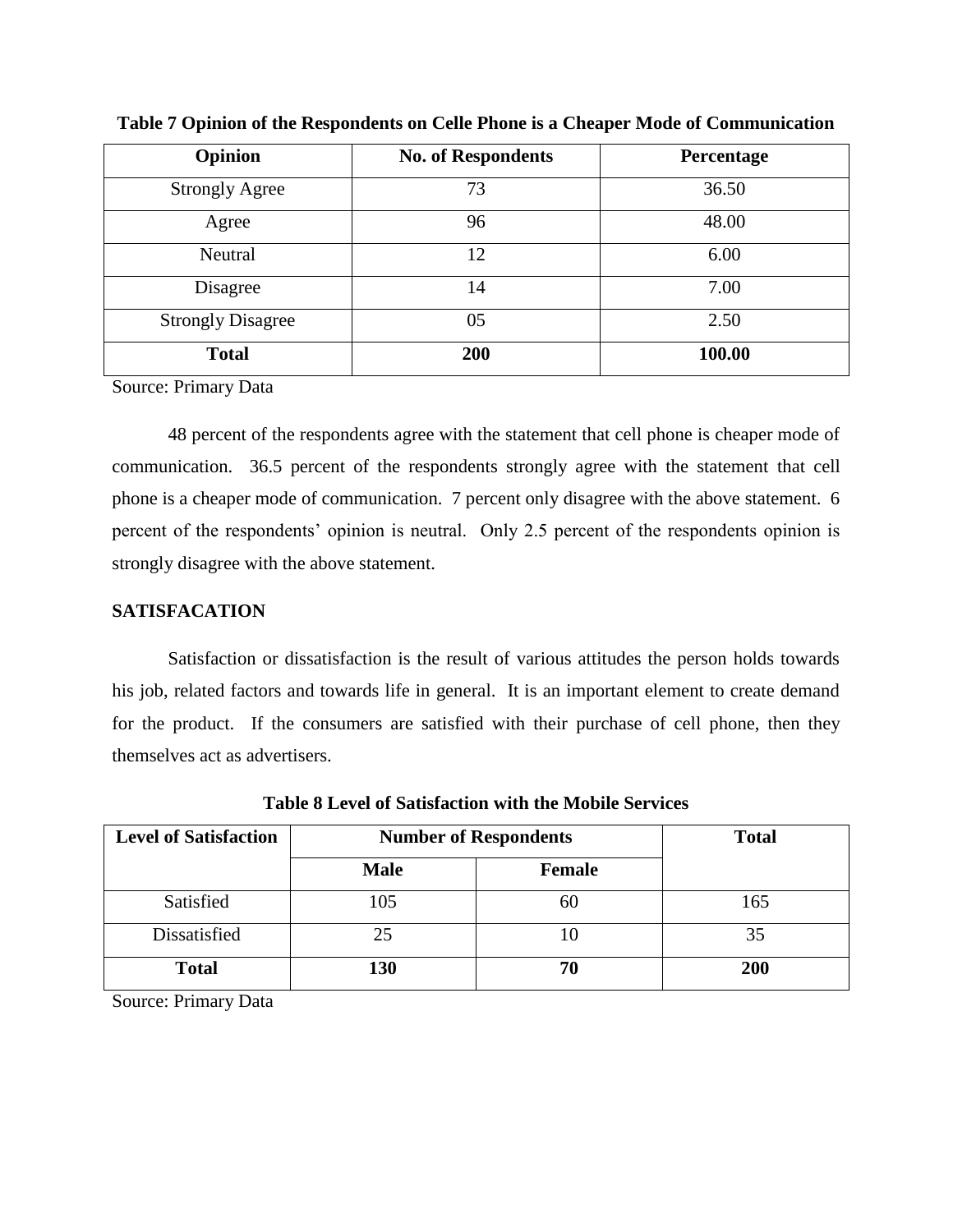Majority of the respondents are satisfied with the mobile services. 82.5 percent of both the male and female respondents are satisfied with their mobile services and only 17.5 percent of the respondents are dissatisfied with mobile services.

#### **Null Hypothesis**

The association between the mobile services opted by the respondents and their level of satisfaction towards the services of mobile network is not significant.

The calculated  $\chi^2$  value (0.769) is less than the table value (3.84) at 5 percent level of significance for 1 degree of freedom, the null hypothesis is accepted and it could be concluded that the association between the mobile services opted by the respondents and their level of satisfaction towards the services of mobile network is not significant.

### **BILLING PATTERN**

Billing pattern is another dimension of consumer behavior.

| Opinion      | <b>Number of Respondents</b> |               | <b>Total</b> |
|--------------|------------------------------|---------------|--------------|
|              | <b>Male</b>                  | <b>Female</b> |              |
| Excellent    | 24                           | 16            | 40           |
| Good         | 38                           | 17            | 55           |
| Fair         | 42                           | 18            | 60           |
| Poor         | 20                           | 16            | 36           |
| Very Poor    | 06                           | 03            | 09           |
| <b>Total</b> | 130                          | 70            | 200          |

**Table 9 Opinion of Respondents about Billing Pattern**

Source: Primary Data

Majority of the respondents (30 Percent) opinion that billing pattern of the mobile services is fair. 27.5 percent of the respondents opine that billing pattern offered by mobile service is good. 4.5 percent of the respondents felt that billing pattern offered by their mobile service is very poor.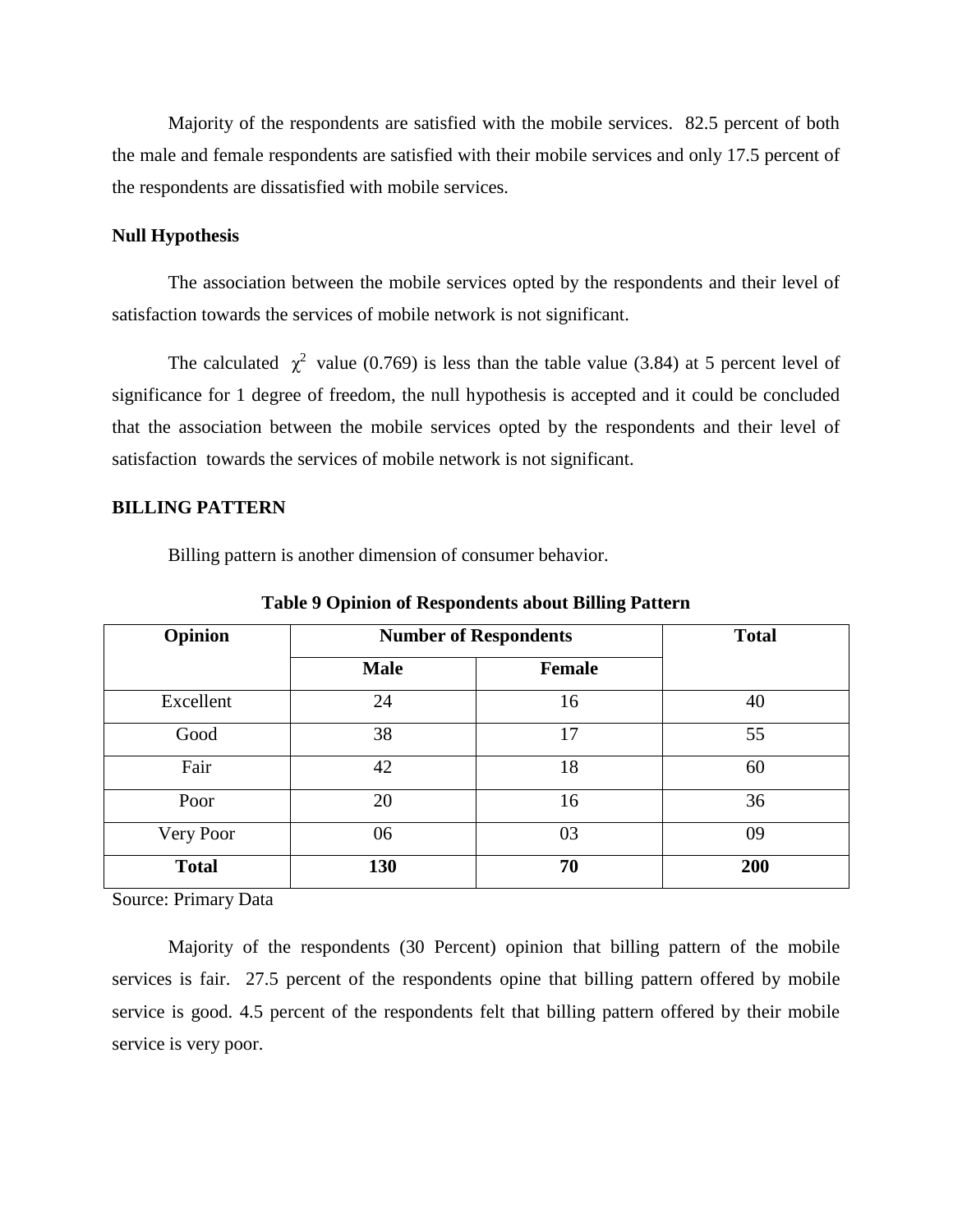Most of the respondents' opinion about billing pattern is fair, because it is complicated and not understandable to the respondents. Rates and tariffs are being changed by different mobile services often.

#### **Null Hypothesis:**

The association between the opinion of the respondents on billing pattern and their level of satisfaction derived by them is not significant.

The calculated  $\chi^2$  value (2.88) is less than the table value (9.49) at 5 percent level of significance for 4 degree of freedom, the null hypothesis is accepted and it should be concluded that the association between the opinion of the respondents on billing pattern and their level of satisfaction derived by them is not significant. For easier billing pattern the dealers can arrange for any novel system, which may attract consumers.

### **MOBILE SERVICE ADVERTISEMENT**

Advertising is any paid form of non-personal presentation and promotion of a product, service, idea, company, person or anything that is offer to the consumers by an identified sponsor. **'**Survival of the fittest' is the proverb which is practiced everywhere. Dealers and the company should choose different media for advertisement.

| <b>Description</b> | <b>Number of Respondents</b> |               | <b>Total</b> |
|--------------------|------------------------------|---------------|--------------|
|                    | <b>Male</b>                  | <b>Female</b> |              |
| Satisfactory       | 80                           | 40            | 120          |
| Unsatisfactory     | 28                           | 16            | 44           |
| Should be improved | 22                           | 14            | 36           |
| <b>Total</b>       | 130                          | 70            | 200          |

**Table 10 Opinion of Respondents about Mobile Service Advertisement**

Source: Primary Data

The above table reveals that majority of the respondents (60 percent) are satisfied with the advertisement, 40 percent of the respondents are not satisfied with the advertisement of mobile services and fell that the advertisements should be improved.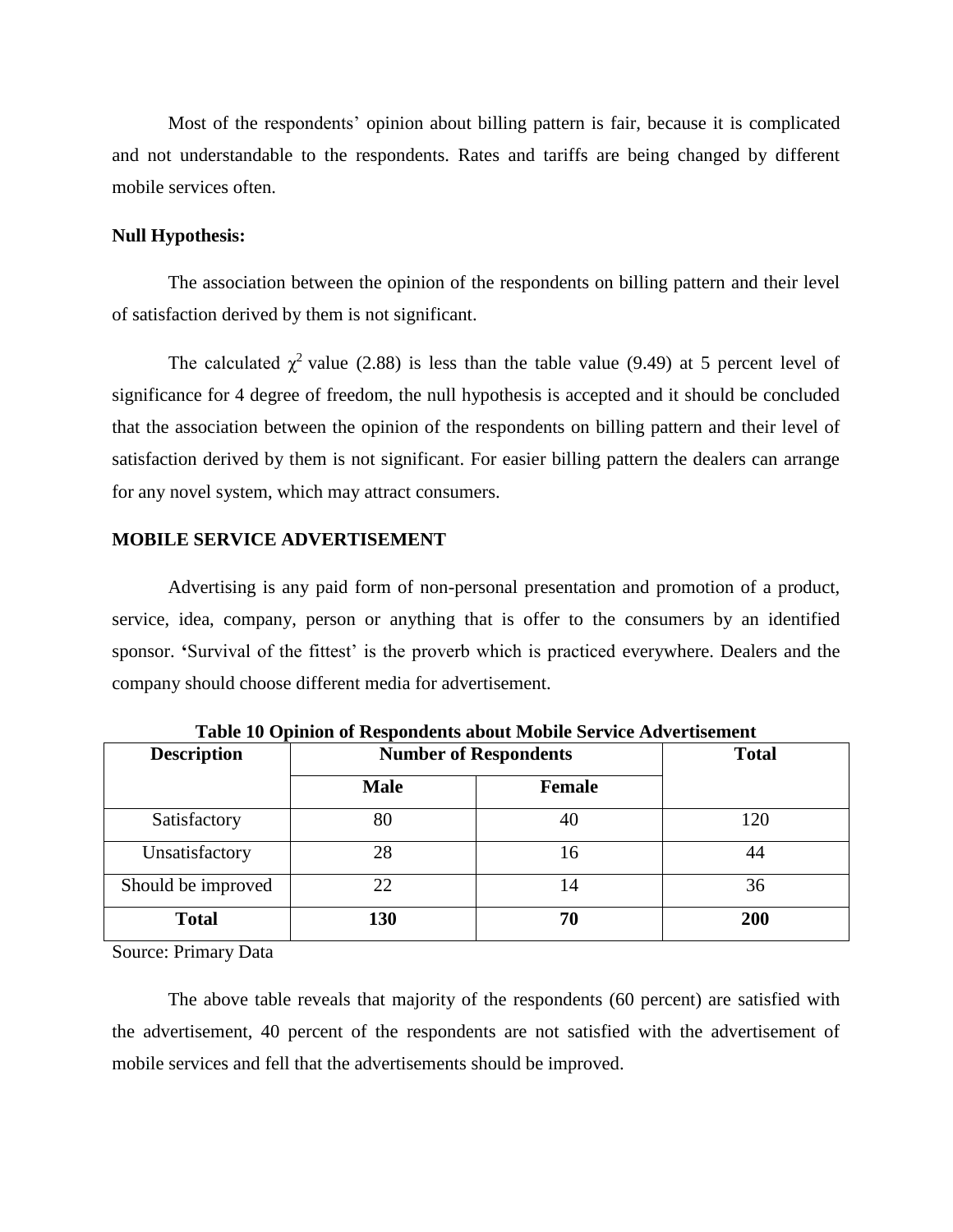### **Null Hypothesis**

The association between the opinion of the respondents about mobile service advertisement and their level of satisfaction derived by them is not significant.

The calculated  $\gamma$ 2 value (0.40) is less than the table value (5.99) at 5 percent level of significance for 2 degrees of freedom, the null hypothesis is accepted and it should be concluded that the association between the opinion of the respondents about mobile service advertisement and their level of satisfaction derived by them is not significant.

#### **FINDINGS**

The following are the findings of the study:

- $\geq 65$  percent of the respondents who use cell phone are male.
- $\triangleright$  The highest number of employees (58 percent) belongs to up to 30 years age group.
- $\geq$  33 percent of the respondents were under graduates and 30 percent were post graduation degree holders.
- $\geq$  24 percent are engaged in business, 23 percent of the respondents belong to professional category, 22 percent of the respondents belongs to employed category.
- $\triangleright$  47.00 percent of the respondents have monthly income rated between Rs. 7501 to 12,500.
- $\triangleright$  Three fifth of the respondents (60 percent) are motivated by their friends to avail the mobile services.
- $\geq$  48 percent of the respondents agree with the statement that cell phone is cheaper mode of communication.
- $\geq$  82.5 percent of both the male and female respondents are satisfied with their mobile services.
- $\triangleright$  Majority of the respondents (30 Percent) opinion that billing pattern offered by the mobile services is fair.
- $\triangleright$  Majority of the respondents (60 percent) are satisfied with the advertisement given by mobile services.

### **SUGGESTIONS**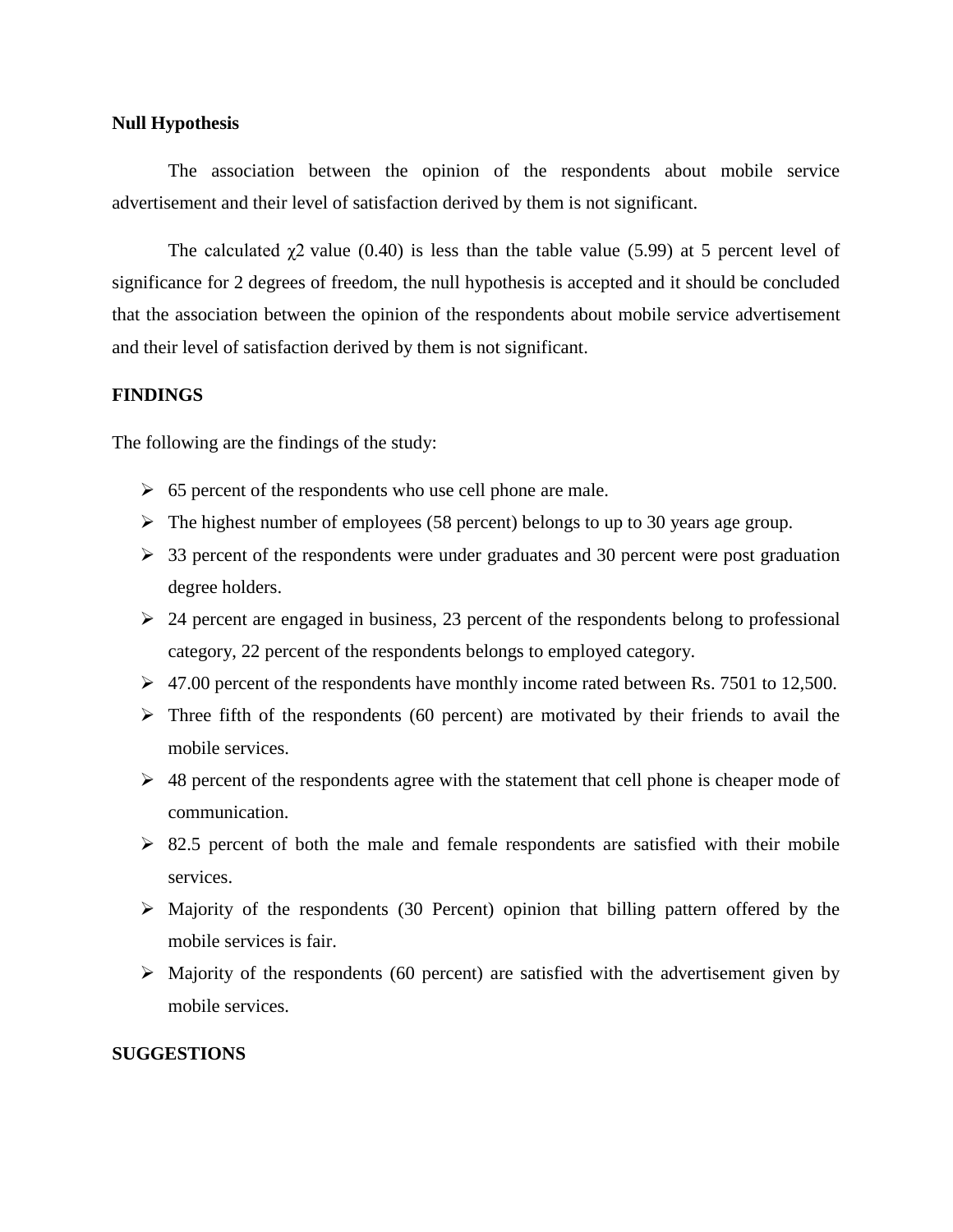- Price plays a significant role in the purchase decision of the telecommunications sector. Price has significant positive impact on consumer perception choice in selecting telecommunication service provider.
- Product quality from the marketer's perspective is associated with communication, price, feature, function, or performance of a product.
- Consumers regularly face the task of estimating product quality under conditions of imperfect knowledge about the underlying attributes of the various product offers with the aid of personal, self-perceived quality criteria.
- Enormous facilities can be included in the cell phones.
- New model hand set can be introduced exclusively for females.
- Various kinds of sales promotional activities can be introduced by the cellular companies.
- A company that offers lower charges would be able to attract more customers committing themselves to the telephone networks and significant number of "call minutes" might be achieved.

# **CONCLUSION**

The telecommunication sector, especially the mobile phone sector, in India is one of the fastest growing business segments of the country which provide a lot of value addition to the society with its service and creation of employment opportunities. The success of telecommunication industry depends on prudent efforts and feasible investments. In a competitive market, service providers are expected to compete on both price and quality of services and also it is necessary for the service providers to meet the consumers' requirements and expectations in price and service quality. Visakhapatnam offers a big market and any service provider who offers good service at a reasonable cost will be able to capture the market. Though by offering concessions and by extensive advertisement, a provider may capture the market in the short run, the quality of service provided will only enable a player to service in the highly competitive market in the long run.